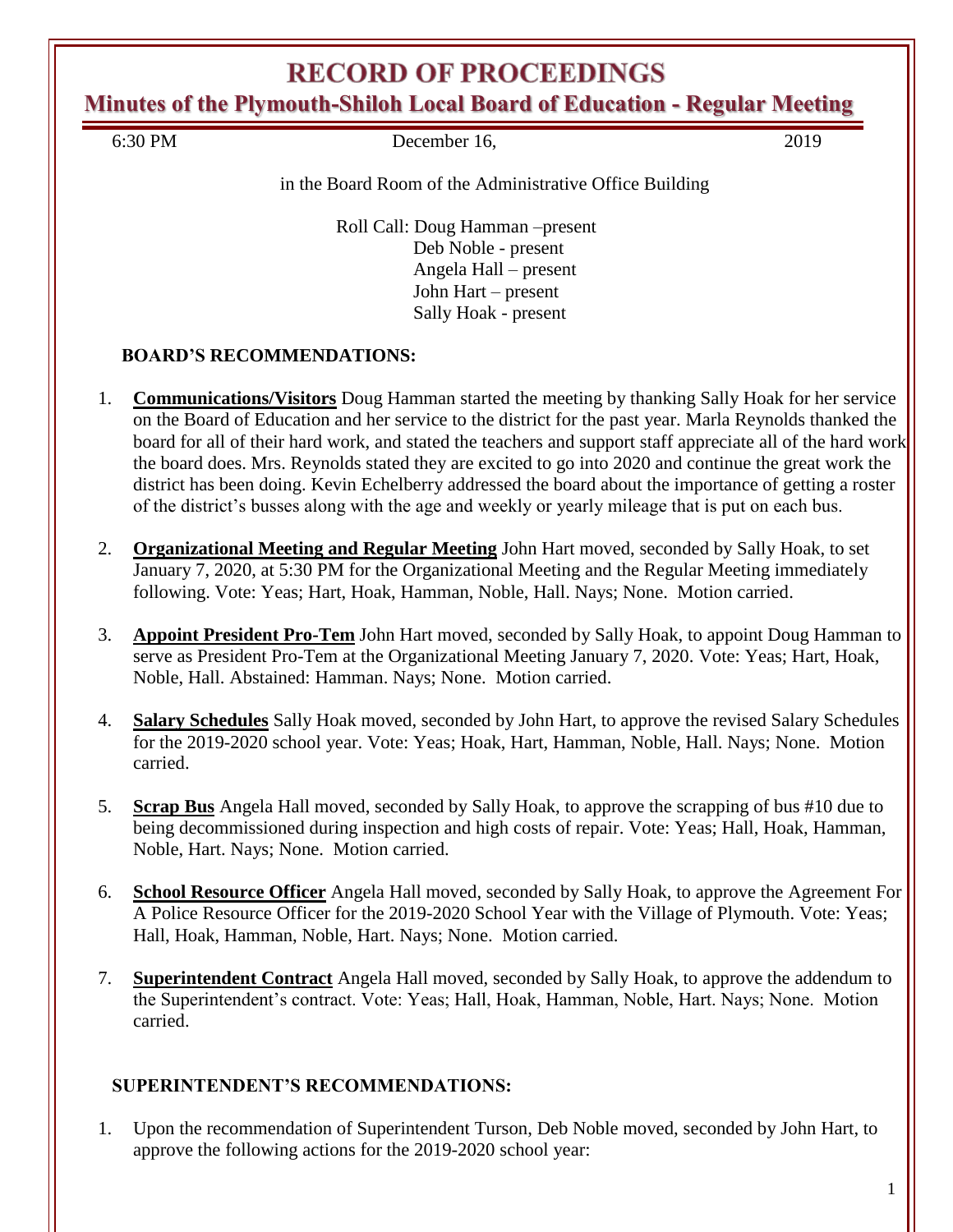# **RECORD OF PROCEEDINGS**

**Minutes of the Plymouth-Shiloh Local Board of Education - Regular Meeting**

| 6:30 PM                       |                                                | December 16,                                                                                                                                                                                                                |           | 2019                  |
|-------------------------------|------------------------------------------------|-----------------------------------------------------------------------------------------------------------------------------------------------------------------------------------------------------------------------------|-----------|-----------------------|
| <b>Classified Resignation</b> |                                                |                                                                                                                                                                                                                             |           |                       |
|                               |                                                | Approve the resignation for the purpose of retirement for Todd Arnold, effective, January 31, 2020.                                                                                                                         |           |                       |
| <b>Supplementals</b>          |                                                |                                                                                                                                                                                                                             |           |                       |
|                               | Contract Salary for the 2019-2020 School Year  | Approve an Elementary Academic Challenge Advisor position with the following Supplemental                                                                                                                                   |           |                       |
|                               |                                                | Years of Experience                                                                                                                                                                                                         |           |                       |
| Step $0-1$                    | Step $2-3$                                     | Step $4-5$                                                                                                                                                                                                                  | $Step 6+$ |                       |
| 2%                            | 2.5%                                           | 3.0%                                                                                                                                                                                                                        | 3.5%      |                       |
|                               |                                                | Approve Amanda Rader as Elementary Academic Challenge Advisor                                                                                                                                                               |           | 0 years of experience |
| Graduation                    |                                                |                                                                                                                                                                                                                             |           |                       |
|                               |                                                | Approve a Plymouth High School Diploma of Adult Education for Francis A. Dorian in compliance                                                                                                                               |           |                       |
|                               |                                                | with Board Policy IGED-R Diploma of Adult Education                                                                                                                                                                         |           |                       |
|                               |                                                |                                                                                                                                                                                                                             |           |                       |
| <b>Early Graduation</b>       |                                                | Approve Whitney Boone for early graduation for the class of 2020                                                                                                                                                            |           |                       |
|                               |                                                |                                                                                                                                                                                                                             |           |                       |
| <b>Certified Employment</b>   |                                                |                                                                                                                                                                                                                             |           |                       |
| per week                      |                                                | Approve Lucy McPeek as Home Bound Instructional Tutor at \$22.00 per hour, not to exceed 5 hours                                                                                                                            |           |                       |
|                               |                                                | Approve Janelle Grube as HS Tutor and Home Bound Instructional Tutor at \$22.00 per hour, not to                                                                                                                            |           |                       |
|                               | exceed 5 hours per week                        |                                                                                                                                                                                                                             |           |                       |
| <b>Classified Employment</b>  |                                                |                                                                                                                                                                                                                             |           |                       |
|                               |                                                |                                                                                                                                                                                                                             |           |                       |
|                               |                                                | Approve the employment of Matthew Montgomery as Maintenance Supervisor effective Feb. 1, 2020,                                                                                                                              |           |                       |
|                               | step 0, maintenance supervisor salary schedule |                                                                                                                                                                                                                             |           |                       |
|                               |                                                | Approve the employment of Matthew Montgomery as Maintenance Worker effective Jan. 2, 2020<br>through January 31, 2020 on a time card basis at the hourly rate of the salary schedule, step 0,                               |           |                       |
|                               | maintenance supervisor salary schedule.        |                                                                                                                                                                                                                             |           |                       |
|                               |                                                | Vote: Yeas; Noble, Hart, Hamman, Hoak, Hall. Nays; None. Motion carried.                                                                                                                                                    |           |                       |
|                               |                                                | <b>Other</b> Mr. Turson informed the board he met with the Athletic Boosters regarding the restroom                                                                                                                         |           |                       |
|                               |                                                | facilities project. Mr. Turson stated the Boosters were going to turn the project over to the district and<br>donated \$60,000 toward the efforts. Mr. Turson stated there is a meeting on January 9 <sup>th</sup> with the |           |                       |

architect to discuss plans, permits, and bids; and the goal would be to have restrooms for next football season. Mr. Turson also discussed the preschool proposal from Mid Ohio Educational Service Center. Mr. Turson stated he thought the proposal was high and would like to advertise for a director a couple days a week at \$350 per day, rather than the \$500 per day proposed by Mid-Ohio. He also, discussed the possibility of sharing a director with Willard. Mr. Turson stated he wants to move forward with one class, AM and PM, offering to identified 3 and 4 year olds first; then opening to all preschool students, thereafter. Mr. Turson stated the art room in the elementary would be where they'd put the preschool classroom, and move Miss Thompson to a fifth grade classroom after potentially moving fifth grade to the middle school.